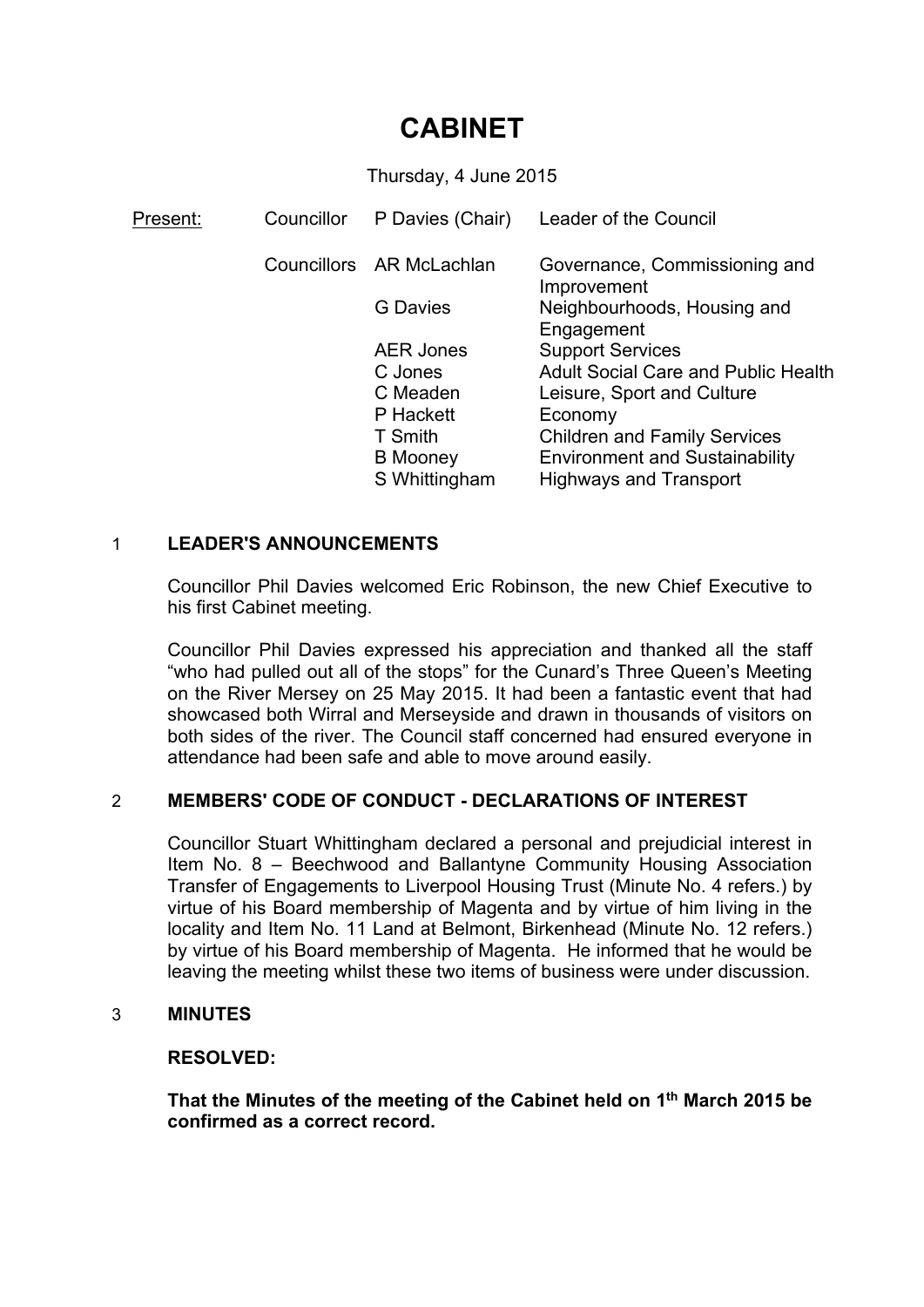Councillor Stuart Whittingham left the meeting.

#### 4 **BEECHWOOD AND BALLANTYNE COMMUNITY HOUSING ASSOCIATION TRANSFER OF ENGAGEMENTS TO LIVERPOOL HOUSING TRUST**

A report by the Strategic Director – Regeneration and Environment informed the Cabinet, of a proposal to undertake a Transfer of Engagements (ToE) of Ballantyne Community Housing Association (BBCHA) to Liverpool Housing Trust (LHT). The report sought support at a Special General Meeting to agree to a ToE.

BBCHA had been undertaking a review of its current arrangements since May 2014 and had considered how best to mitigate the key risks it was exposed to and ensure the long term protection of services and investment in the Beechwood and Ballantyne neighbourhoods in an increasingly hostile environment.

The BBCHA Board had considered a range of possible options for its future and had agreed in October 2014 that the best option was to enter into formal negotiations with LHT for a possible transfer.

Formal six week consultation process had been undertaken with BBCHA tenants. The resulting feedback showed that the majority of tenants were supportive of the ToE on the understanding that services they received were not compromised.

Consultation with other key stakeholders including the Homes and Communities Agency (HCA) and funders had been completed with no barriers to progressing the transfer having been raised. The BBCHA Board had undertaken a due diligence exercise and no areas of concern in terms of LHT had been reported. The BBCHA Board had also received independent legal advice and support from Trowers and Hamlins and had confirmed that due process had been followed.

The Cabinet noted that In order to progress the ToE BBCHA shareholders would consider the ToE at a Special General Meeting (SGM). Shareholders included Wirral Borough Council, Symphony Housing Group and a number of tenant and independent individuals. The SGM would only be called once the Council had made a decision about supporting the ToE.

The BBCHA/LHT Transfer Consultation Outcome Report was attached to the Strategic Director's report as an appendix.

Councillor George Davies informed the Cabinet that he had received a petition (250 names) that day from Board Members who did not want the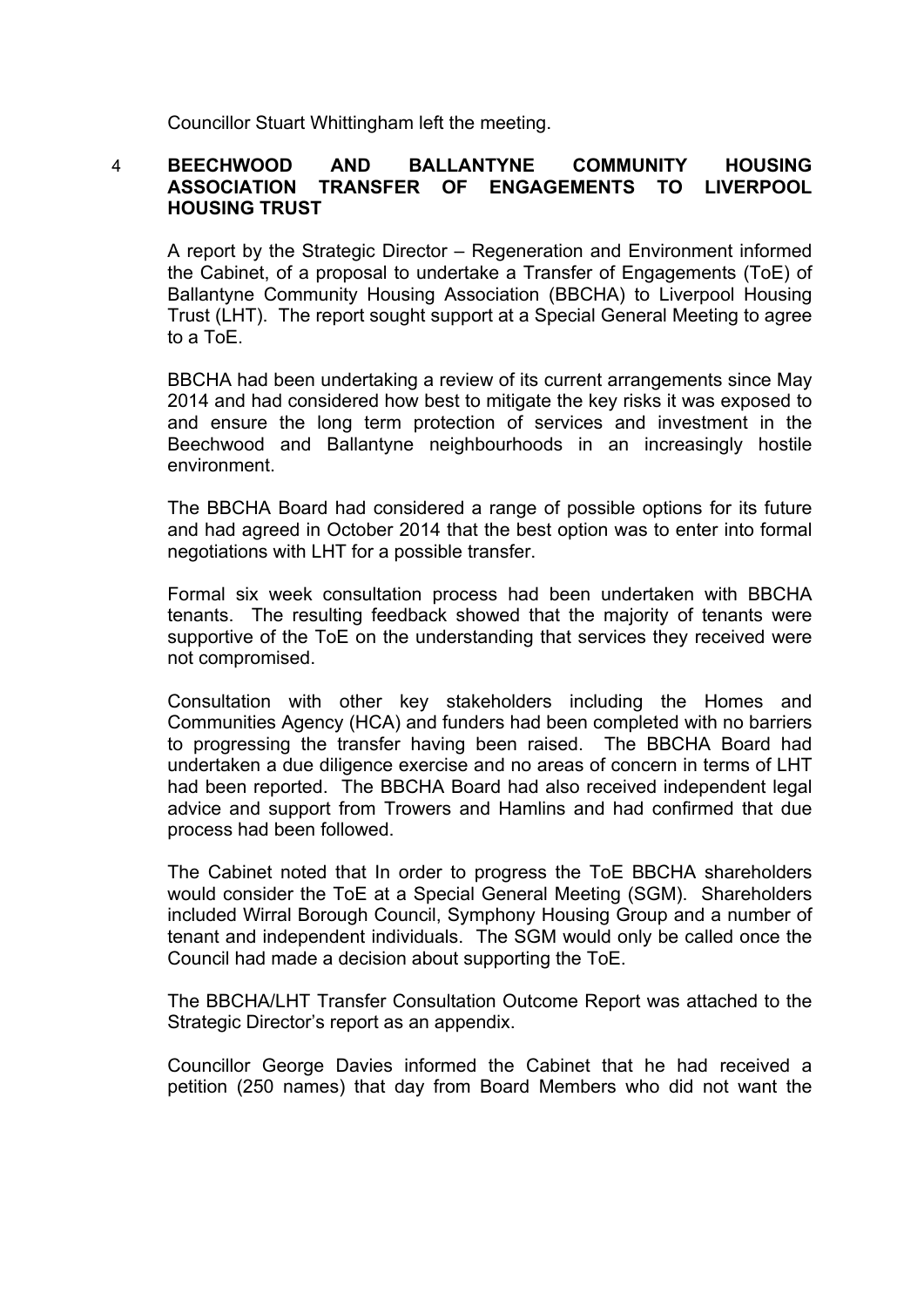assets transferred to LHT and requesting that a transparent method be used to identify some other body to who the assets could be transferred.

Consequently, Councillor George Davies informed the Cabinet that he had discussed this matter with the Leader and the Head of Legal and Member Services and was now proposing to defer the report in order to give the BBCHA Board time to reflect on the petition and agree a solution.

Councillor Ann McLachlan informed that she had previously sat on the Board for nine years and was aware that negotiations had been ongoing for 18 months to two years. In her capacity as a ward Councillor (Bidston and St James) she was aware that consultations were still taking place with the community up to mid-afternoon today, to address issues of concern. She considered a further short period of consultation to address concerns raised would be time well spent.

Councillor Phil Davies view was that, given the petition had just been received, deferring the report would be appropriate so that there was an opportunity to get to the bottom of the issues the signatories were concerned about and hopefully reach a solution.

#### **RESOLVED:**

**That consideration of the report be deferred to a future meeting of the Cabinet to allow for further discussions within the local community and a report of those discussions be also brought to the meeting for the Cabinet's information.**

Councillor Stuart Whittingham returned to the meeting.

## 5 **CORPORATE RISK MANAGEMENT POLICY**

Councillor Ann McLachlan introduced a report by the Strategic Director - Transformation and Resources that confirmed the process behind the annual update to the Corporate Risk Management Policy. The report set out the factors that had influenced its development, described the main proposed changes from the current document and confirmed a series of actions needed for its implementation. It was noted that the Policy had been approved by Audit and Risk Management Committee at its meeting on 18 March 2015. The Cabinet was now invited to consider and formally adopt the Policy on behalf of the Council.

The Council, like all organisations, had to deliver its objectives in the face of a complex and increasingly dynamic environment. The uncertainty created by that environment presented it with both opportunities and threats. So having a robust and effective framework for addressing risk and uncertainty was vital to the authority's success.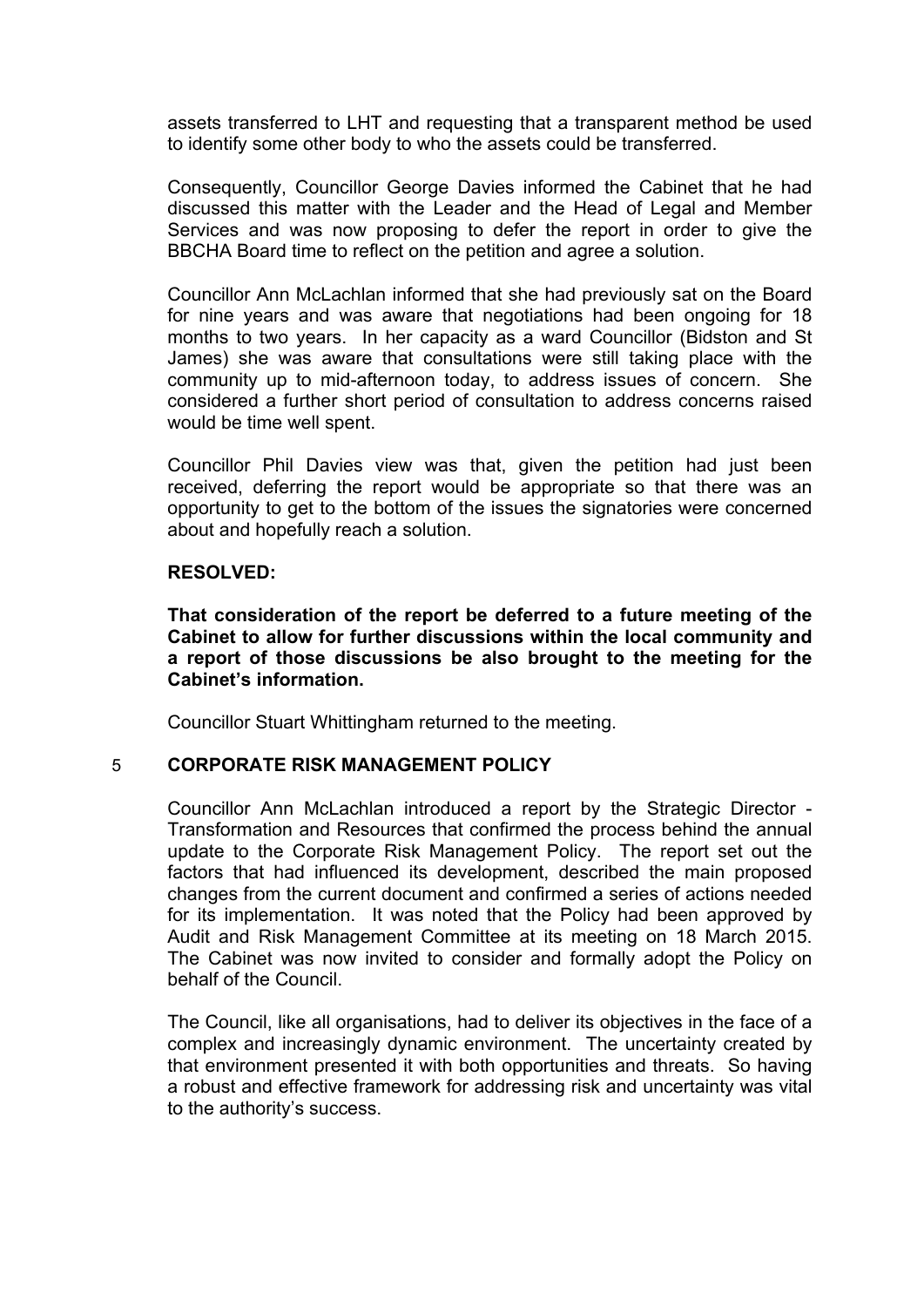The Cabinet noted that a key element of the Council's vision for 2016 was that the organisation would be 'risk aware, not risk averse'. This objective made the need for an effective approach to handling risk even more important.

The purpose of a risk management policy was to set out the organisation's overall attitude to risk and uncertainty, to confirm its commitment to managing risk, to provide a high-level view of the risk management process itself and to set out corporate requirements around how that risk would be handled. It was a key element of any organisation's overall risk management framework.

A fundamental revision of the Council's policy was carried out in 2013/14 leading to the current document which was adopted by the Cabinet on 13 March 2014. Governance arrangements for the policy required it to be refreshed annually.

Attached to the report as an appendix was the Council's revised Risk Management Policy

Councillor Ann McLachlan informed that the Corporate Risk Management Policy was a credit to the Risk and Insurance Officer (Mike Lane) and his Team and reported that the Deputy Risk and Insurance Officer (Simon Hutchinson) had been put forward for the Alarm Risk Award of Professional of the Year. The Alarm Risk Awards Dinner would be held on 22 June 2015 at Aston University in Birmingham. Simon had been instrumental in shaping recent government policy. She congratulated the Team on their achievements.

Councillor Ann McLachlan also informed that it was important that the Cabinet recognised that risk management was a key area of the Council's corporate governance.

Councillor Phil Davies endorsed the revised Corporate Risk Management Policy and also congratulated the Risk and Insurance Officer and his Team on their excellent work. He informed that it was important that the Council was a risk aware organisation and that risk management was embedded in everything it did.

## **RESOLVED:**

## **That the draft Risk Management Policy be formally adopted**.

## 6 **SITE OF THE FORMER FOXFIELD SCHOOL, DOUGLAS DRIVE, MORETON**

Councillor Adrian Jones introduced a report by the Head of Universal and Infrastructure Services, which proposed that the former Foxfield School site in Douglas Drive, Moreton be declared surplus to the Council's requirements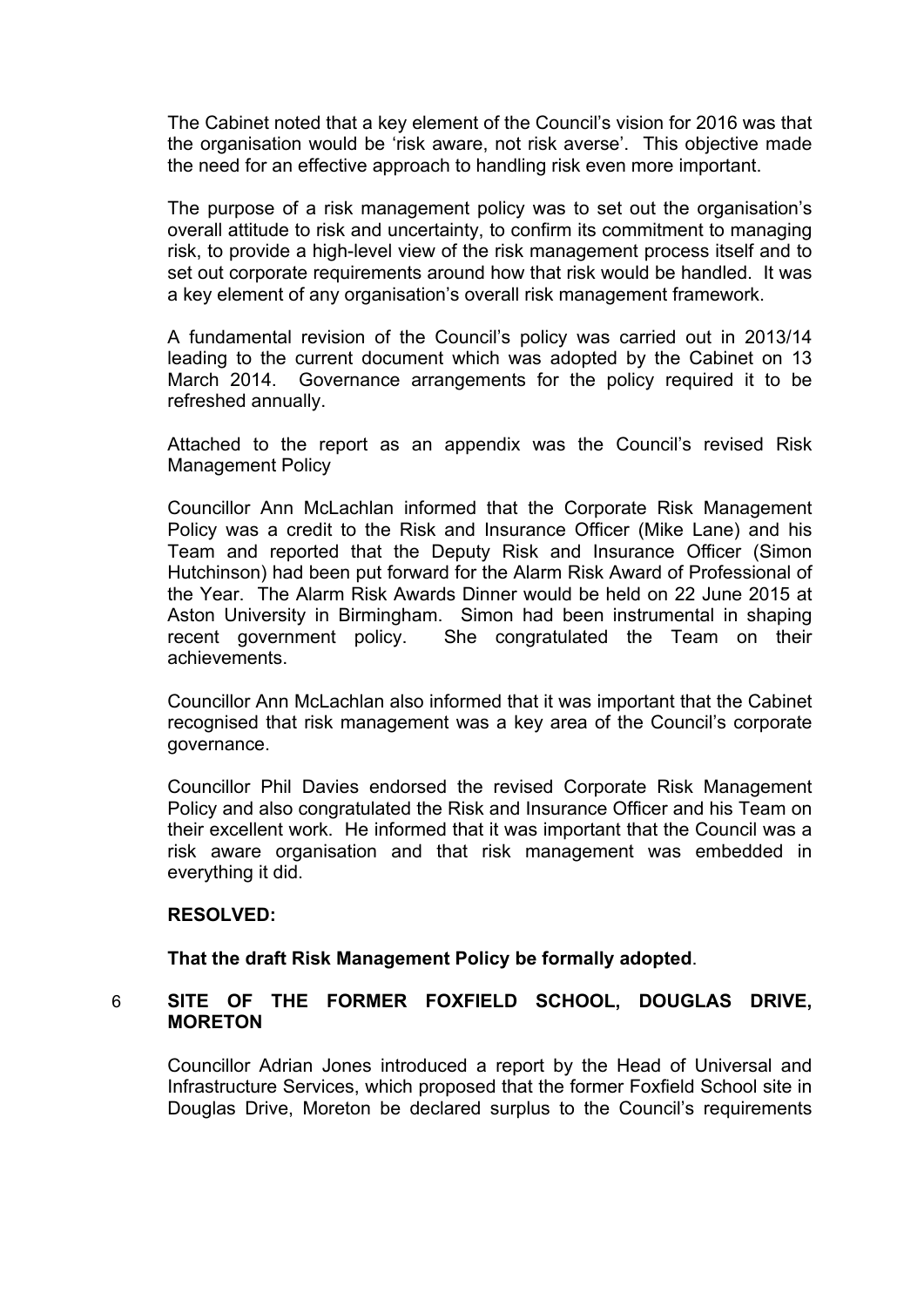and that it be disposed of. Should permission from Cabinet be obtained additional authority from the Secretary of State to dispose of the former school site and playing fields would also be required and this would be submitted following a statutory consultation period. The matter was being reported to Cabinet as the potential sales receipt was anticipated to be in excess of the threshold for delegated decisions.

The site location plan was attached as an appendix to the report.

## **RESOLVED: That**

- **(1) the former Foxfield School be declared surplus and authority be given to disposal on the best terms as recommended by the Council's appointed property consultants, subject to Secretary of State approval;**
- **(2) Officers undertake the necessary consultation, prior to the Secretary of State application being made, to dispose the school's playing fields;**
- **(3) demolition of the building be undertaken immediately which could be prior to the Secretary of State application being approved to dispose the school playing fields and school land; and**
- **(4) the land be appropriated for planning purposes.**

## 7 **FREEDOM OF ENTRY CONSIDERATIONS - HMS ASTUTE AND TS ASTUTE**

Councillor Adrian Jones introduced a report of the Strategic Director – Transformation and Resources that recommended that the Council held an extra-ordinary meeting to confer on both HMS Astute and the Wallasey Sea Cadets Unit (TS Astute) the Freedom of Entry to the Borough of Wirral in recognition of the close links between the Borough, the submarine, the ship's company and the training ship.

Under the terms of Section 249 of the Local Government Act 1972, the Council had the power to confer title of distinction of Freedom of the Borough or Freedom of Entry. The former was granted to persons of distinction and persons who had, in the opinion of the Council, rendered eminent services to the Borough. The latter was granted to current serving uniformed organisations (usually, but not exclusively, the military) who had rendered conspicuous service and who were associated with the Borough.

A Freedom of Entry Ceremony was different to a conventional Freedom Ceremony in that, after the formal resolution was passed by the Council at a short meeting in the Council Chamber, the rest of the Ceremony could take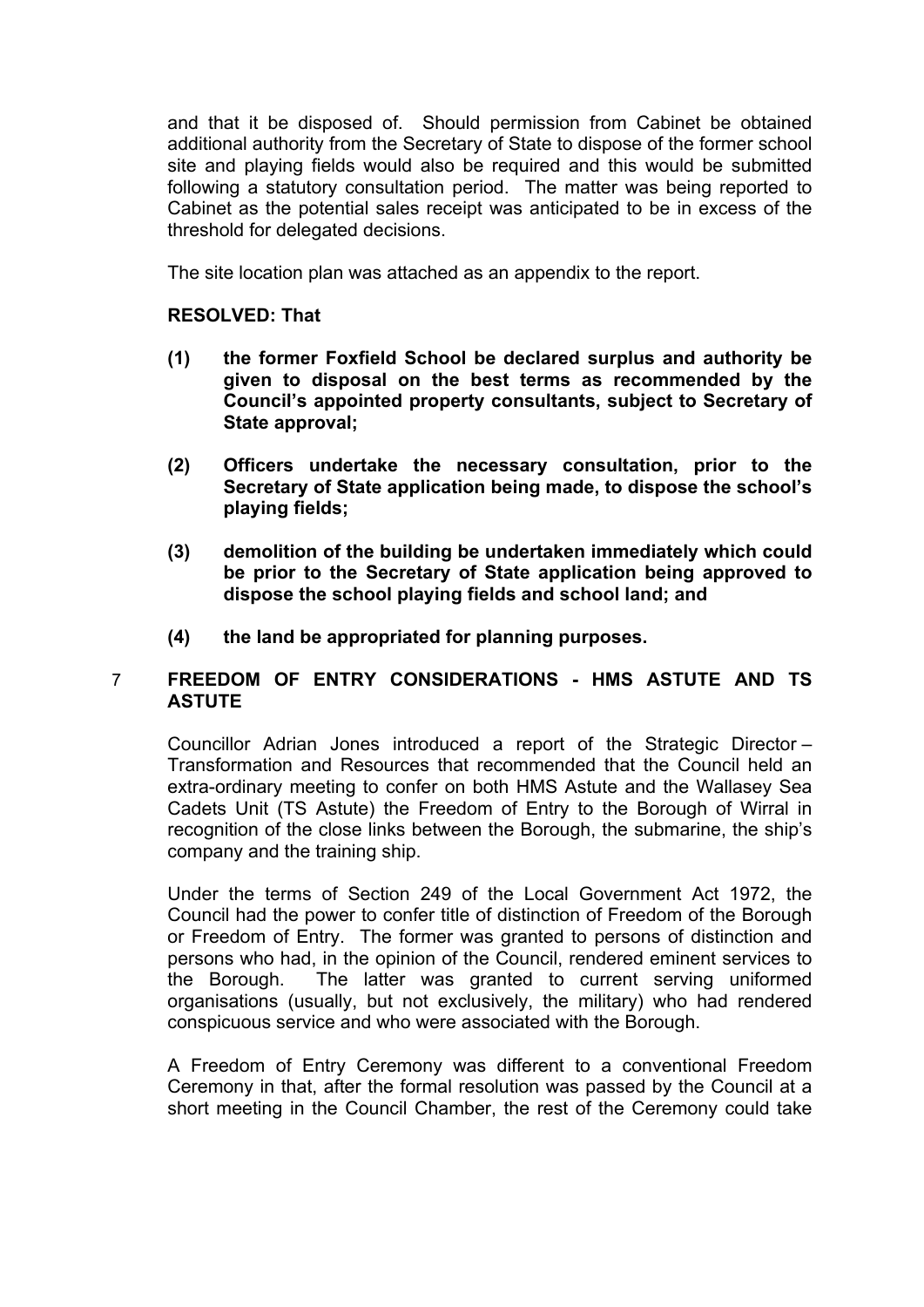place at a later date outside of the Chamber. This would involve the Units forming up for the presentation and marching through the town "with bayonets fixed, drums beating, bands playing and colours flying".

The extra-ordinary Council meeting which would be required could be held immediately before the next scheduled meeting of the Council on the evening of Monday, 6 July 2015. The movements of the submarine had to be taken into account in respect of the rest of the Ceremony. A date which was acceptable to the submarine and the Council had been identified as Sunday, 20 September 2015when the submarine was in dry dock.

If the Council was minded to grant the two Freedoms of Entry to the Borough it was expected that approximately 200 crew and family would attend the Ceremony. All Members of the Council would also be invited as would those on the civic guest list. It was also expected that there would be representatives of the Royal Navy Association and others in attendance but exact numbers were not known at this stage. It was hoped that the Royal Marine Band would be in attendance.

The Cabinet noted that the Council had previously granted Freedom of Entry to the Borough to the 22nd (Cheshire) Regiment (1996), Her Majesty's Royal Marines (1998), the Mercian Regiment (2009), 234 (Wirral) Transport Squadron Royal Logistic Corps (Volunteers) (2012) and 107 (Lancashire and Cheshire) Field Squadron Royal Engineers (Volunteers) (2012).

#### **RESOLVED: That**

- **(1) the Cabinet recommends to the Council that in recognition of the outstanding achievements and distinguished services of Her Majesty's Ship Astute and of the close bonds of friendship and mutual respect which have long existed between the Borough and the ships of the Royal Navy, the honour of Freedom of Entry to the Borough be conferred on the Commanding Officer, Officers and men and women of Her Majesty's Ship Astute and thereby the right, privilege, honour and distinction of marching through the streets of the Borough on all ceremonial occasions with swords drawn, bayonets fixed, colours flying, bands playing and drums beating;**
- **(2) the Cabinet recommends to the Council that in recognition of the outstanding achievements and distinguished services of the Wallasey Sea Cadets (TS Astute) and of the close bonds of friendship and mutual respect which have long existed between the Borough and the ships of the Royal Navy, the honour of Freedom of Entry to the Borough be conferred on the Commanding Officer, Officers and men and women of TS Astute and thereby the right, privilege, honour and distinction of**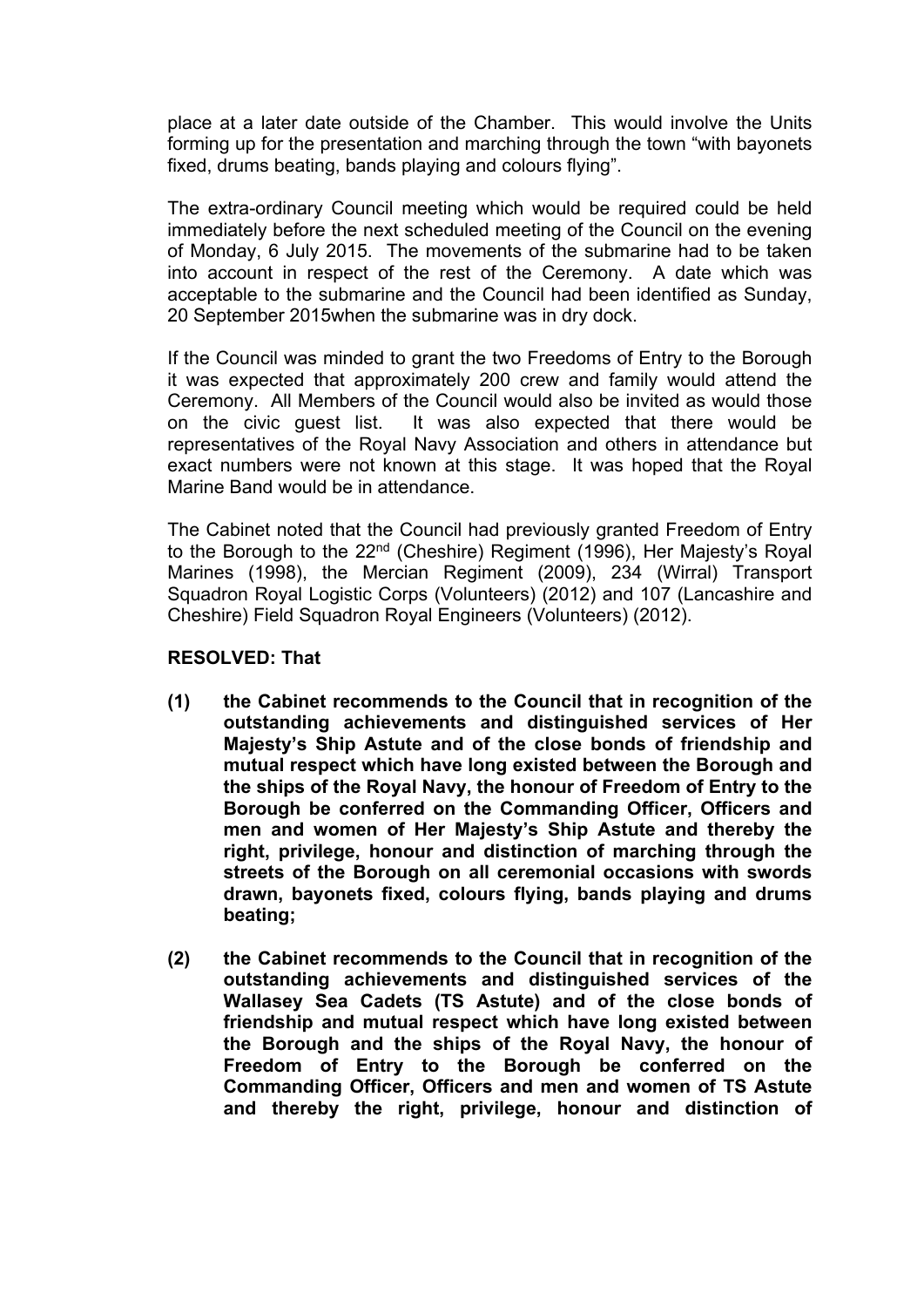**marching through the streets of the Borough on all ceremonial occasions with swords drawn, bayonets fixed, colours flying, bands playing and drums beating;**

- **(3) an extra-ordinary meeting of the Council be convened on 6 July 2015 to grant the Freedoms of Entry; and**
- **(4) the Freedom of Entry Ceremony and Parade be held on Sunday, 20 September 2015 at New Brighton followed by a Civic Reception at the Floral Pavilion.**

## 8 **REVIEW OF THE MUNICIPAL GOLF COURSE OFFER IN WIRRAL**

Councillor Chris Meaden aided by Councillor Pat Hackett introduced a report by the Strategic Director - Families and Wellbeing that provided an overview of the municipal golf courses managed and operated by the Council and a recommendation on the future operation of the Council's golf offer.

The courses managed and operated by the Council were:

- Arrowe Park 18 hole course, 9 hole pitch and putt
- Brackenwood 18 hole course
- Hoylake 18 hole course
- The Warren 9 hole course
- Wallasey Beach 18 hole pitch and putt
- Kings Parade mini golf

The report did not include the municipal golf course at Hoylake, as this was part of a separate review.

During the financial year 2014 - 2015 the subsidy for golf operation was budgeted at £330k (excluding Hoylake).

The following principles underpinned the Council's approach to reviewing the structure of their golf offer: That

- the service would operate at a nil subsidy to the Council and would seek to generate an income stream for the Council;
- the requirement for affordable and accessible 'pay and play' golf was maintained; and
- investment in the courses and facilities was secured.

The Strategic Director sought approval to undertake a procurement process to seek a delivery partner for the Council's golf offer. There were a number of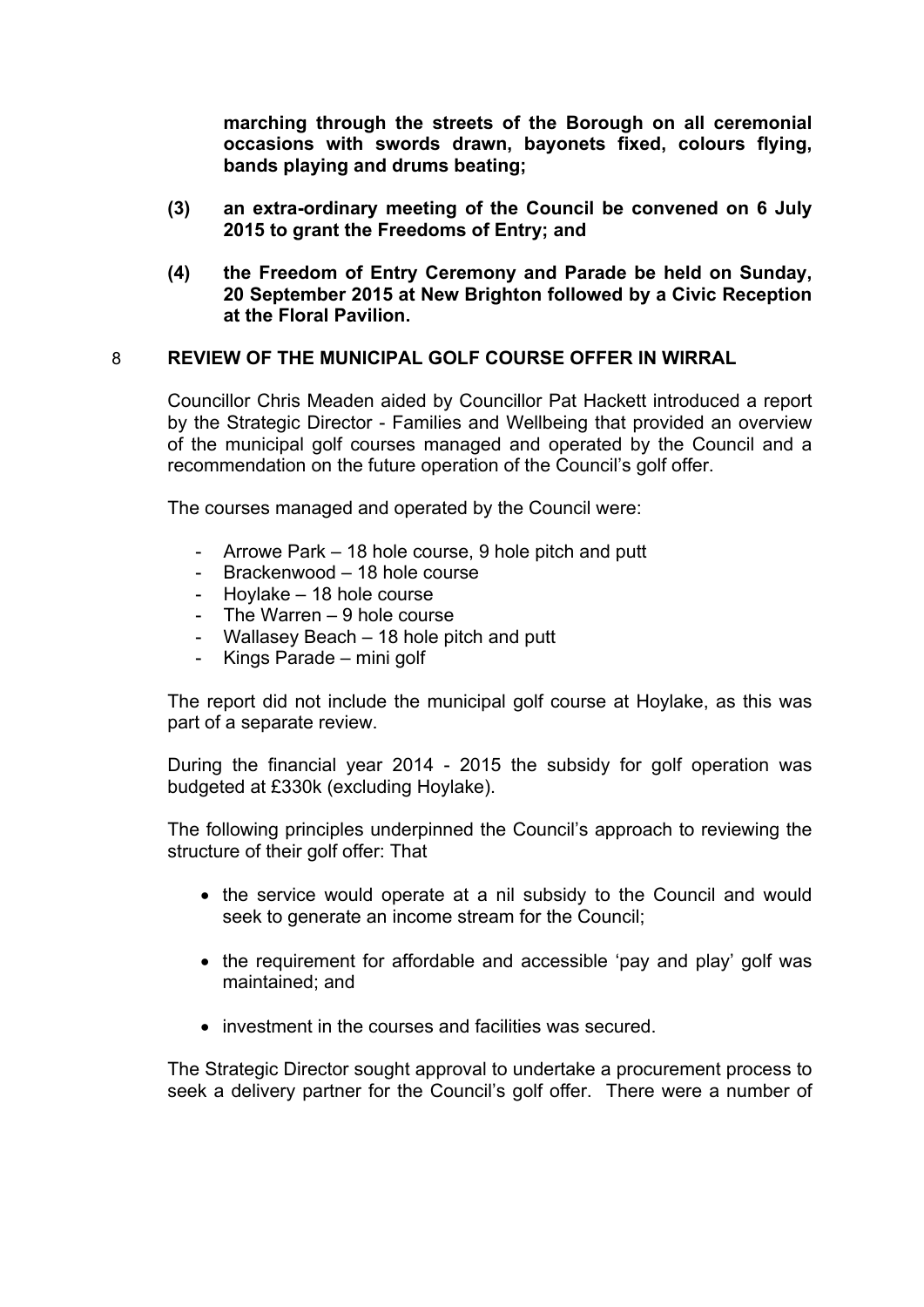options based upon local and national knowledge, statistical evidence, benchmarking and consultation. At this stage they were as follows:

- 1. Service remained in house with operations staying currently as they were – This option would mean that the risk of the Council's subsidy could increase as investment was required to maintain the existing sites.
- 2. Service remained in house with operational changes This would involve a number of significant changes to the operation to include, implementing a restructure, improving and investing in the facilities, promoting and marketing over a 3-5 year period allowing time for the sport to grow and develop and capital programmes to reach fruition. Partial outsourcing/leasing of selected areas to include:
	- Shops
	- Grounds keeping
	- Catering
	- Professional lessons
	- Patrol staff

The Cabinet was informed that this option would require potential investment of over £0.5 to improve existing courses, upgrade the infrastructure and improve DDA access. This option did not meet all the principles set out above.

- 3. Deliver an alternative model Undertake a procurement exercise to identify a delivery partner to provide the Council's golf offer in line with the principles identified in section 1.4 of the report. This option would meet the principles set out in 1.4.
- 4. Sell the courses and release income from capital receipts. This option would meet the principles set out in 1.4.

Councillor Phil Davies informed that this was not a proposal to sell off municipal golf courses in Wirral. It was to try to find an alternative provider and reduce the subsidies the Council paid. Investment was required to improve the golf offer. Therefore, it was appropriate to go out to the market place to see what interest there was and provide a further report for the Cabinet's consideration in due course.

## **RESOLVED:**

#### **That Option 3 in Section 7 of the report be agreed as follows:**

**'Deliver via an alternative model** – Undertake a procurement exercise to identify a delivery partner to provide the Council's golf offer in line with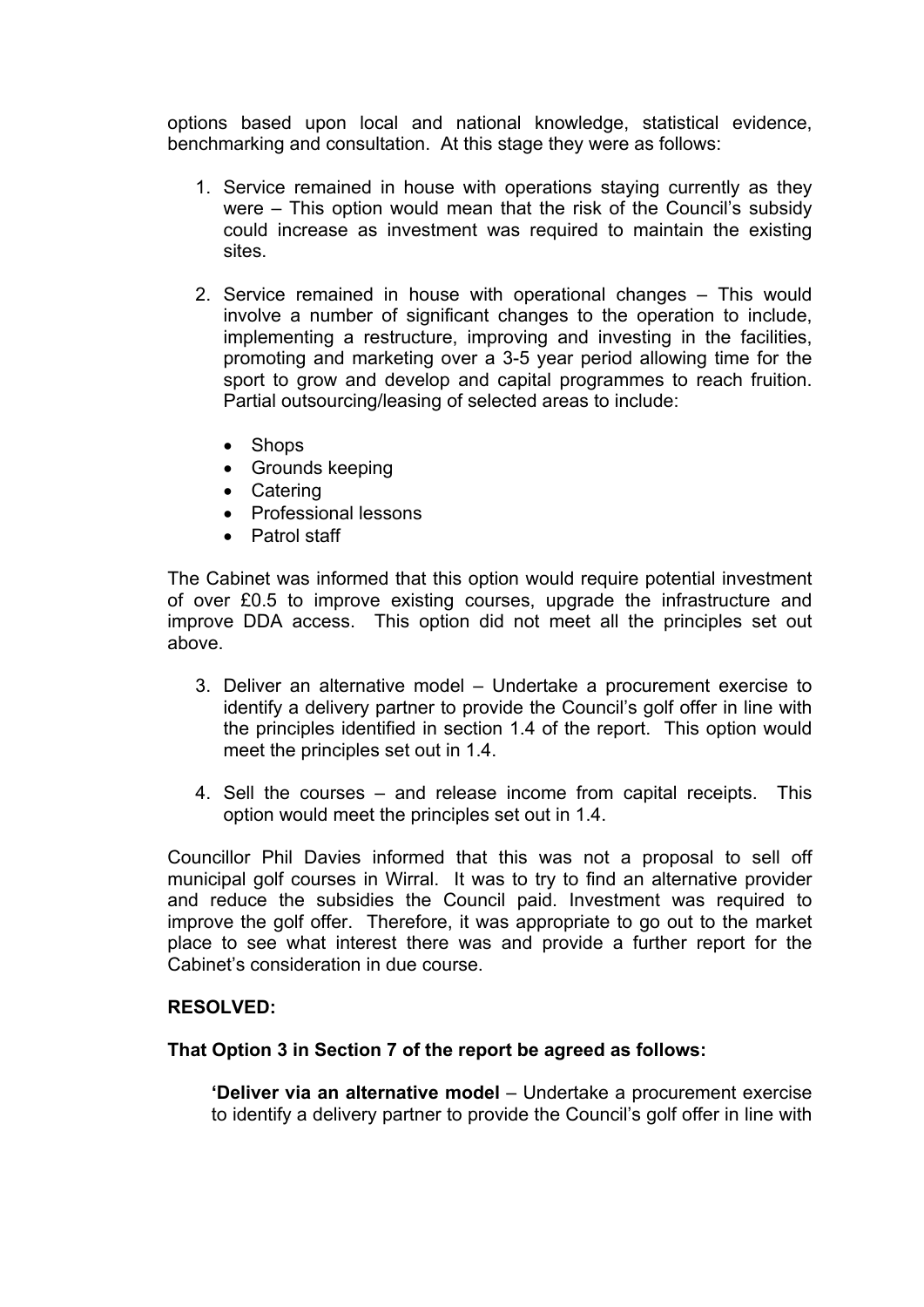the principles identified at Section 1.4. This option would meet the principles set out at 1.4. of the report'

## 9 **SMOKEFREE POLICY**

Councillor Chris Jones introduced a report by the Director of Public Health which reminded the Council that on 10 March 2014 the Council had ratified a decision made by the Families and Wellbeing Committee to adopt the Local Government Declaration on Tobacco Control.

As part of this pledge, the Council had committed to reduce smoking prevalence and health inequalities'.

A proposal had been made to the Chief Executive's Strategic Group at its meeting on 11 February 2014 to revise the Council's existing Smokefree arrangements under the Health and Safety Policy. Under this proposal, smoking would not be allowed anywhere on any Council site, as far as its boundary. This would apply to all Council staff, visitors, contractors and where applicable to members of the public. In addition, existing protocols regarding the use of electronic cigarettes would be tightened.

The revised Smokefree policy was a clear statement of the Council's intent to fulfil its pledge with respect to the Local Government Declaration on Tobacco **Control** 

Rather than these changes be seen as punitive, their underlying purpose was designed to 'nudge' current smokers to re-consider their risk-taking behaviour and create the optimum environment for those that wish to quit.

#### **RESOLVED:**

**That the full implementation of the Council's revised Smokefree policy be approved.** 

#### 10 **EXEMPT INFORMATION - EXCLUSION OF THE PRESS AND PUBLIC**

#### **RESOLVED:**

**That under Section 100 (A) (4) of the Local Government Act 1972, the public be excluded from the meeting during the consideration of the following items of business on the grounds that they involve the likely disclosure of exempt information as defined by paragraph 3 of Part I of Schedule 12A (as amended) to that Act. The Public Interest test has been applied and favours exclusion.**

Councillor Stuart Whittingham left the meeting.